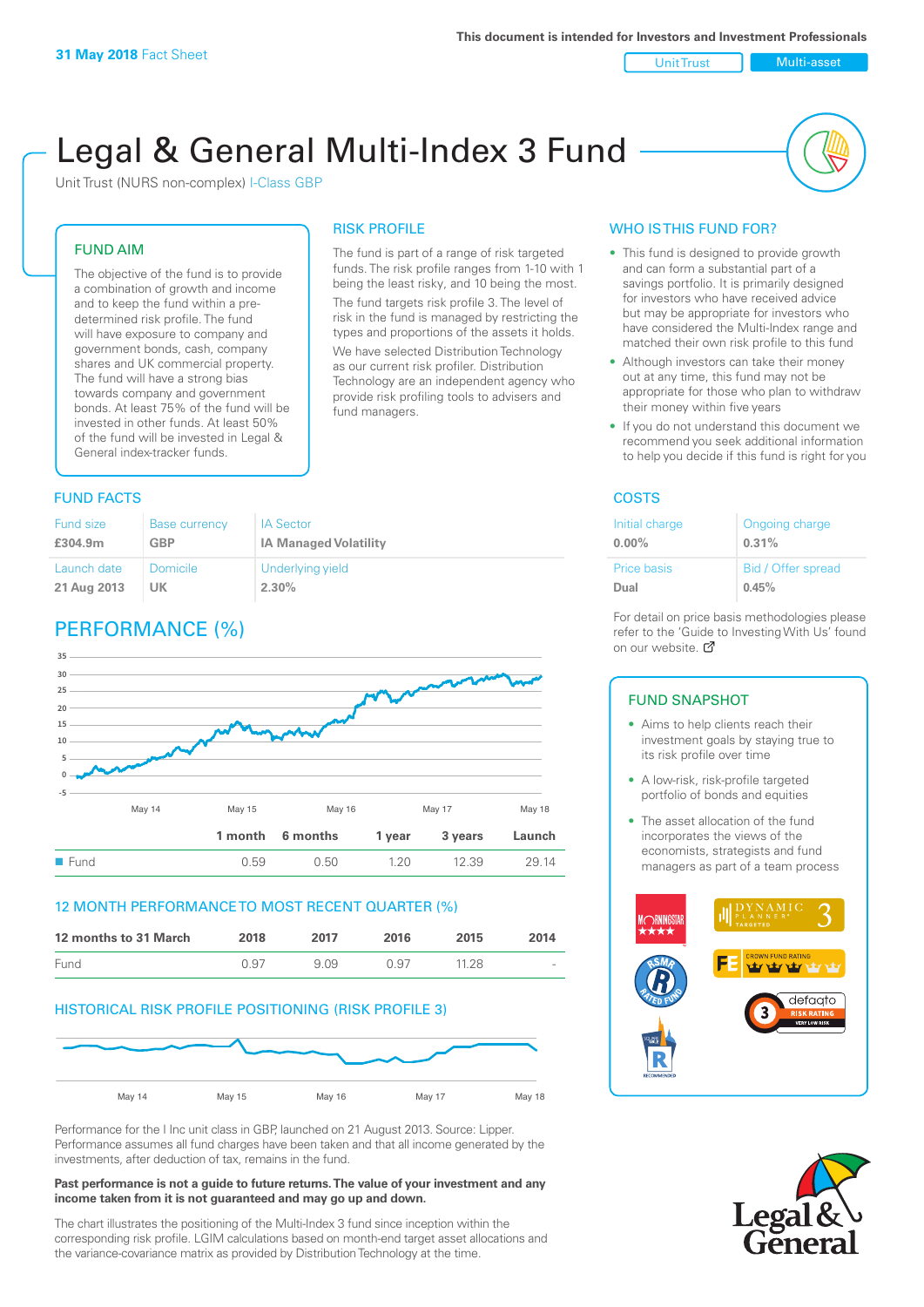### Legal & General Multi-Index 3 Fund

Unit Trust (NURS non-complex) I-Class GBP

### PORTFOLIO BREAKDOWN

All data source LGIM unless otherwise stated. Totals may not sum due to rounding.





#### FUND MANAGERS

The fund managers have responsibility for managing the multi-index fund range. They are part of the Multi-Asset Funds (MAF) team in LGIM. This team focuses on designing and managing multi-asset funds that are tailored to match the specific objectives of various client types. The team sits within a wider Asset Allocation team which combines both depth of experience with a broad range of expertise from different fields, including fund management, investment consulting and risk management roles.

## TOP 10 HOLDINGS (%)

| L&G Global Inflation Linked Bond Index Fund                      | 10.8 |
|------------------------------------------------------------------|------|
| <b>LGIM Sterling Liquidity Fund Class 1</b>                      | 10.5 |
| L&G All Stocks Gilt Index Trust                                  | 9.7  |
| L&G Sterling Corporate Bond Index Fund                           | 9.4  |
| L&G Short Dated Sterling Corporate Bond Index Fund               | 7.9  |
| <b>LGIM Global Corporate Bond Fund</b>                           | 7.5  |
| L&G Emerging Markets Government Bond (US\$) Index Fund           | 5.8  |
| L&G US Index Trust                                               | 4.5  |
| <b>L&amp;G UK Property Fund</b>                                  | 4.4  |
| L&G Emerging Markets Government Bond (Local Currency) Index Fund | 4.3  |